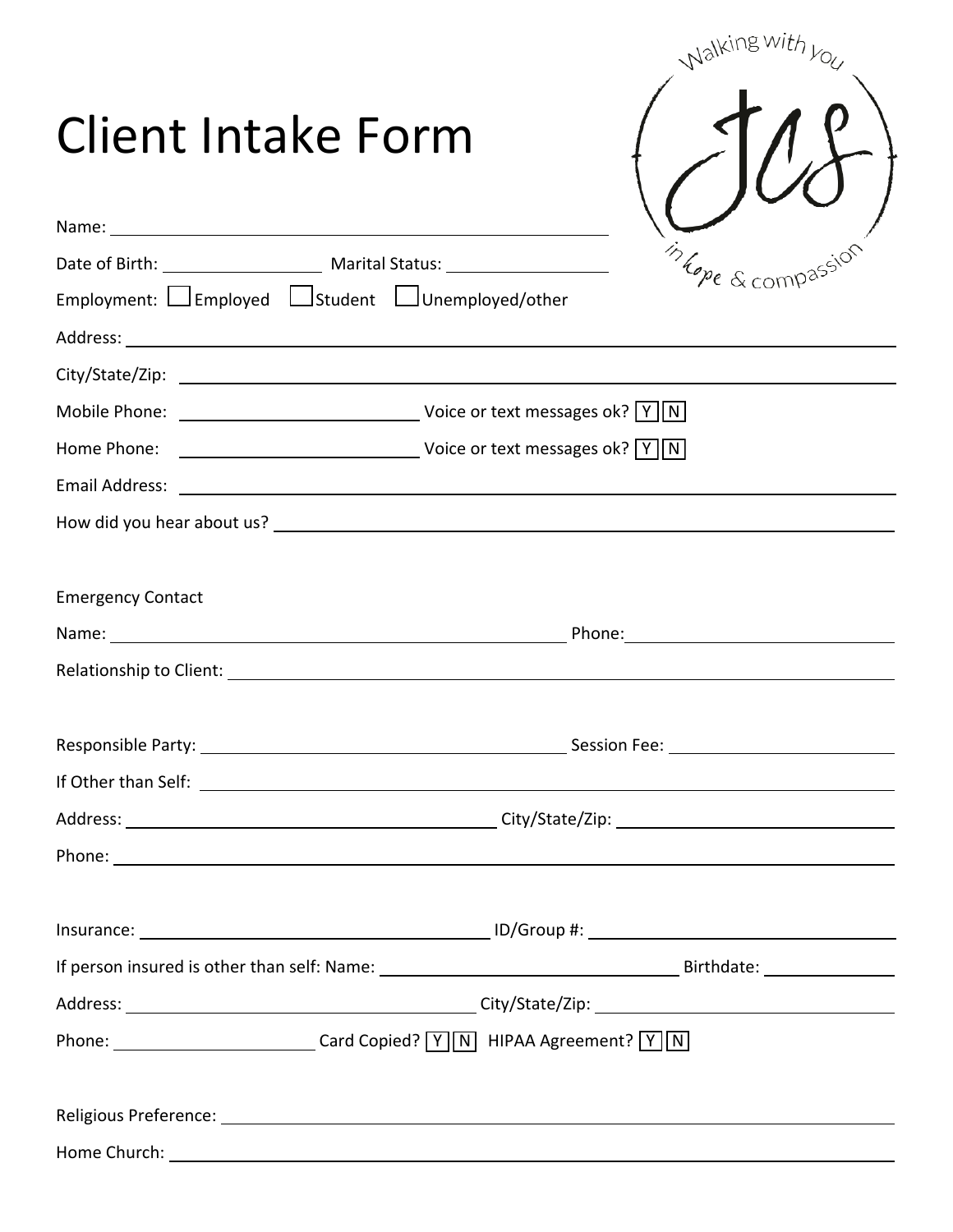Current Medications/Diagnoses:

Previous Counseling:

Psychiatric Hospitalizations:

Primary Doctor: Clinic: Clinic: Clinic: Clinic: Clinic: Clinic: Clinic: Clinic: Clinic: Clinic: Clinic: Clinic: Clinic: Clinic: Clinic: Clinic: Clinic: Clinic: Clinic: Clinic: Clinic: Clinic: Clinic: Clinic: Clinic: Clinic

## **Missed Appointment Agreement**

A scheduled appointment is a commitment of time between you and our practice. We have reserved that time *just for you* and that time is valuable. When appointments are missed or cancelled, that time is permanently lost.

We ask when you schedule an appointment that you make every effort to keep that commitment. If a situation arises that requires you to reschedule your appointment, notice to your therapist must be made 24 hours in advance of the appointment time. In the event that an appointment is rescheduled or missed without a 24-hour advance notice, a \$50 missed appointment fee will be applied.

Thank you for your understanding and cooperation with this matter.

By signing this agreement, I commit to paying any charges incurred due to a missed appointment for myself or a child of mine.

\_\_\_\_\_\_\_\_\_\_\_\_\_\_\_\_\_\_\_\_\_\_\_\_\_\_\_\_\_\_\_\_\_\_\_\_\_\_\_\_\_\_\_\_\_\_\_\_\_\_ \_\_\_\_\_\_\_\_\_\_\_\_\_\_\_\_\_\_\_\_\_\_\_\_\_\_\_\_\_\_

Client Signature Date Date of the United States of the United States of the Date Date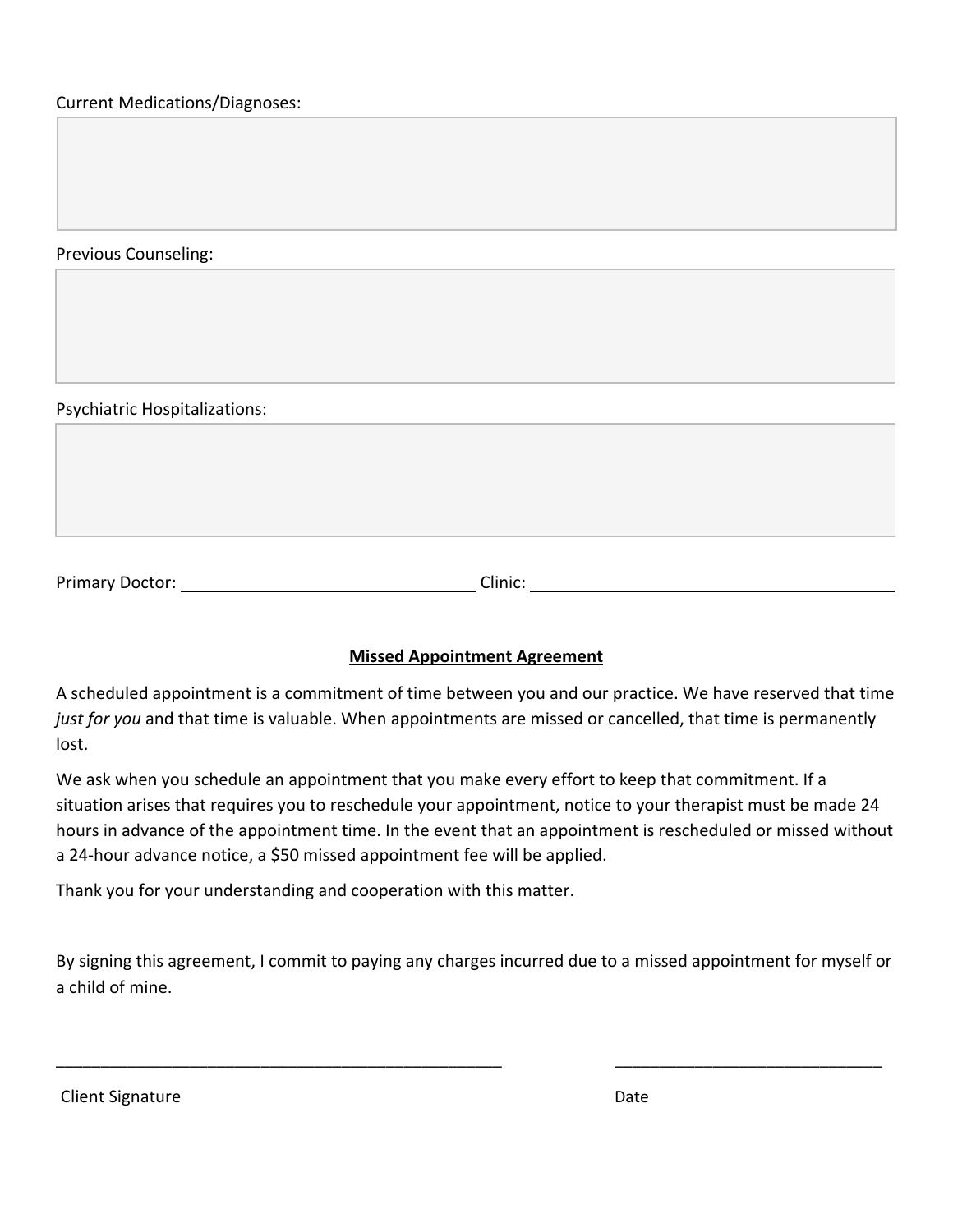Journey Counseling Services

# Notice of Privacy Policies and Consent for Treatment

This notice involves your privacy rights and describes how information about you may be disclosed, and how you can obtain access to this information. Please review it carefully.

## I. Confidentiality

In order to allow for a relationship built on trust, confidentiality is assured at JCS. Client files are kept with the counselor in a traveling file or in a secure location at our office. The information you share will not be disclosed without your written consent. Your Protected Health Information (PHI) is also protected under the provisions of the Federal Health Insurance Portability and Accountability Act (HIPAA). Your PHI includes information created or noted by us that can be used to identify you such as your past, present, or future health (including mental health) or condition, the counseling services we have provided to you, or the payment for such services. We are required to provide you with this Notice about our privacy procedures. Please note that we reserve the right to change the terms of this Notice and our privacy policies at any time as permitted by law. Any changes will apply to PHI already on file with us. Should we make any significant changes to our policies, we will immediately change this Notice and make it available to our clients.

## II. Limits of Confidentiality

- 1. As a client of JCS it is important for you to understand that limits to confidentiality do exist. We may use or disclose records or other information about you without your consent or authorization in the following circumstances, either by policy, or because legally required:
- 2. For treatment: We may use your PHI within our practice to provide you with mental health treatment, including discussing or sharing your PHI with other JCS therapists and interns. Example: discussing your treatment with another JCS therapist in order to facilitate your care.
- 3. To obtain payment for treatment: we may disclose your PHI to bill and collect payment for the treatment and services we provided you. Example: we might send your PHI to your insurance company in order to get payment for the health care services provided.
- 4. Emergency Situations: We may disclose your PHI if we are compelled by the fact that you are in such mental or emotional condition as to be dangerous to yourself or the person or property of others, and if we determine that disclosure is necessary to prevent the threatened danger. In addition, if you are involved in a life threatening emergency and I cannot ask your permission, I will share information if I believe you would have wanted me to do so, or if I believe it will be helpful to you.
- 5. Child or Adult abuse reporting: If I have reason to suspect that a child is being abused or neglected, or that an elderly or incapacitated adult is abused, neglected or exploited, I am required by law to alert proper authorities.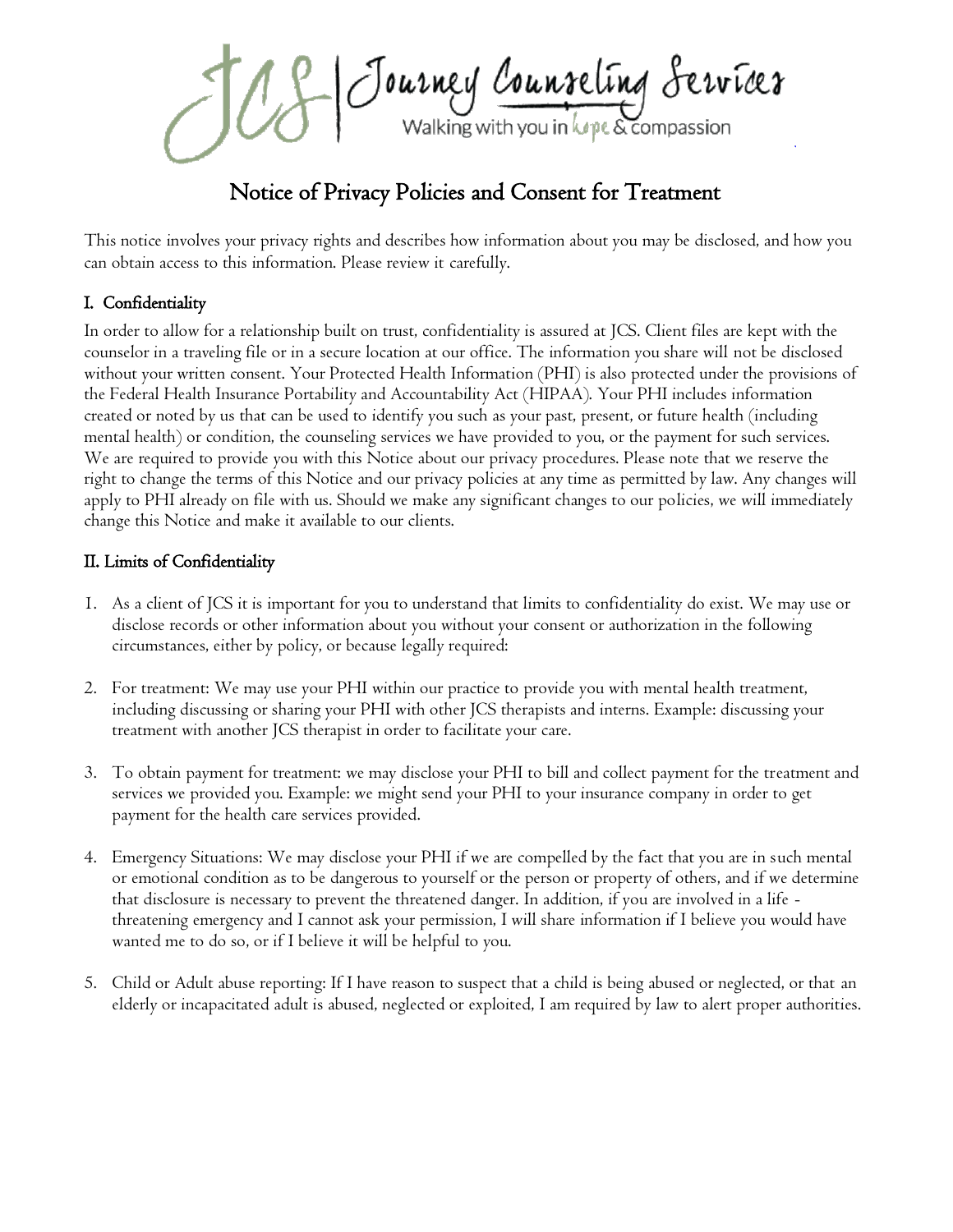- 6. Court Proceedings: If you are involved in a court proceeding and a request is made for information about your diagnosis and treatment and the records thereof, such information is privileged under state law, and I will not release information unless you provide written authorization or a judge issues a court order. If I am required to be involved in court proceedings, I will charge \$300 per hour which will include travel time.
- 7. Workers Compensation: If you file a worker's compensation claim, I am required by law, upon request, to submit your relevant mental health information to you, your employer, the insurer, or a certified rehabilitation provider.

## IV. Multiple or Dual Relationships

Dual relationships occur when the counselor and client have a relationship in multiple settings (counseling, church, community group, Facebook, etc.). Ethical considerations suggest using caution within these relationships in order to protect the client. These ethical considerations benefit the client by allowing the counselor to serve in a professional role and meet them where they are in an unbiased manner. While multiple relationships may occur, the counselors at JCS will always approach the relationship in a professional manner and will seek to protect confidentiality and privacy.

## V. Social Media Policies

The following statements outline Journey Counseling Services policies regarding social media.

- 1. Friending and Following: Unless there is a prior relationship with a client or a community connection which may benefit both the client and counselor, we will seek to avoid friending or following past or present clients in order to maintain proper ethical boundaries and to protect client privacy and confidentiality.
- 2. Email: We use email for arranging and modifying appointments. We use email for administrative tasks and would discourage the use of email by client or counselor to discuss any confidential content that occurred within the counseling process. We cannot guarantee complete security and confidentially for any emails that we receive from you or any responses that we send.
- 3. Professional Profiles: JCS utilizes social media sites to advertise our services, relay relevant content to followers, and to pass on articles and other material related to mental health. JCS social media sites are for professional use; therefore, it is not encouraged that clients post any personal information to those sites in order to safeguard their privacy and confidentiality.
- 4. Collaboration with Counselor: While emailing, or other messaging services, are a great way for the client to communicate with their counselor, you should NOT contact your counselor in cases of emergencies. In the case of an emergency, you should contact your Emergency Contact Person (ECP) or call 911. Please refer to the client emergency plan for further guidelines. If you contact your counselor, you can expect a response withing 24-48 hours upon the time of your inquiry.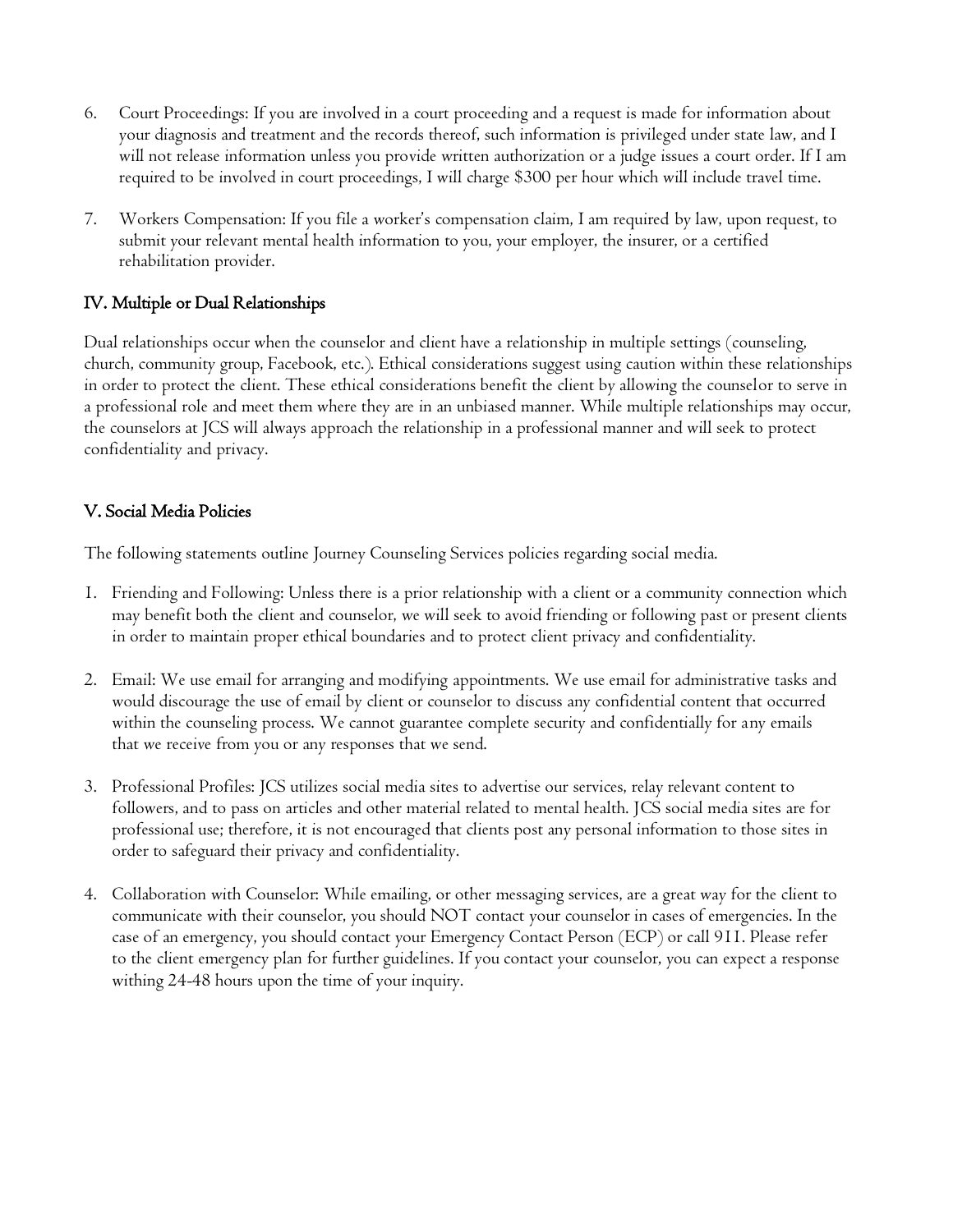## VI. Patent's Rights

- 1. Right to request restrictions: You have the right to request restrictions on certain uses and disclosures of protected health information about you. You also have the right to request a limit on the medical information I disclose about you to someone who is involved in your care or the payment for your care.
- 2. Right to receive confidential communications by alternative means and at alternative locations: You have the right to request and receive confidential communications of PHI by alternative means and at alternative locations. Example: you might request that we send bills to another address or contact you only at work, or that I do not leave voice mail messages.
- 3. Right to see and get copies of your PHI: In most cases, you have the right to look at or get copies of your PHI that I have, but you must make the request in writing. In certain situations, I may deny your request. If I do, I will tell you, in writing, my reasons for the denial. Instead of providing the PHI you requested, I may provide you with a summary or explanation of the PHI as long as you agree to that.
- 4. Right to correct or update you PHI: If you believe that there is a mistake in your PHI or that a piece of important information is missing, you have the right to request that I correct the existing information or add the missing information. You must provide the request and your reason for the request in writing.
- 5. Right to a copy of this notice: You have the right to a paper copy of this notice. You may ask me to give you a copy of this notice at any time.

Complaints: If you believe your privacy rights have been violated, you may file a complaint. To do this, you must submit your request in writing to my office. You may also send a written complaint to the U.S. Department of Health and Human Services.

This notice went into effect on November 7, 2014.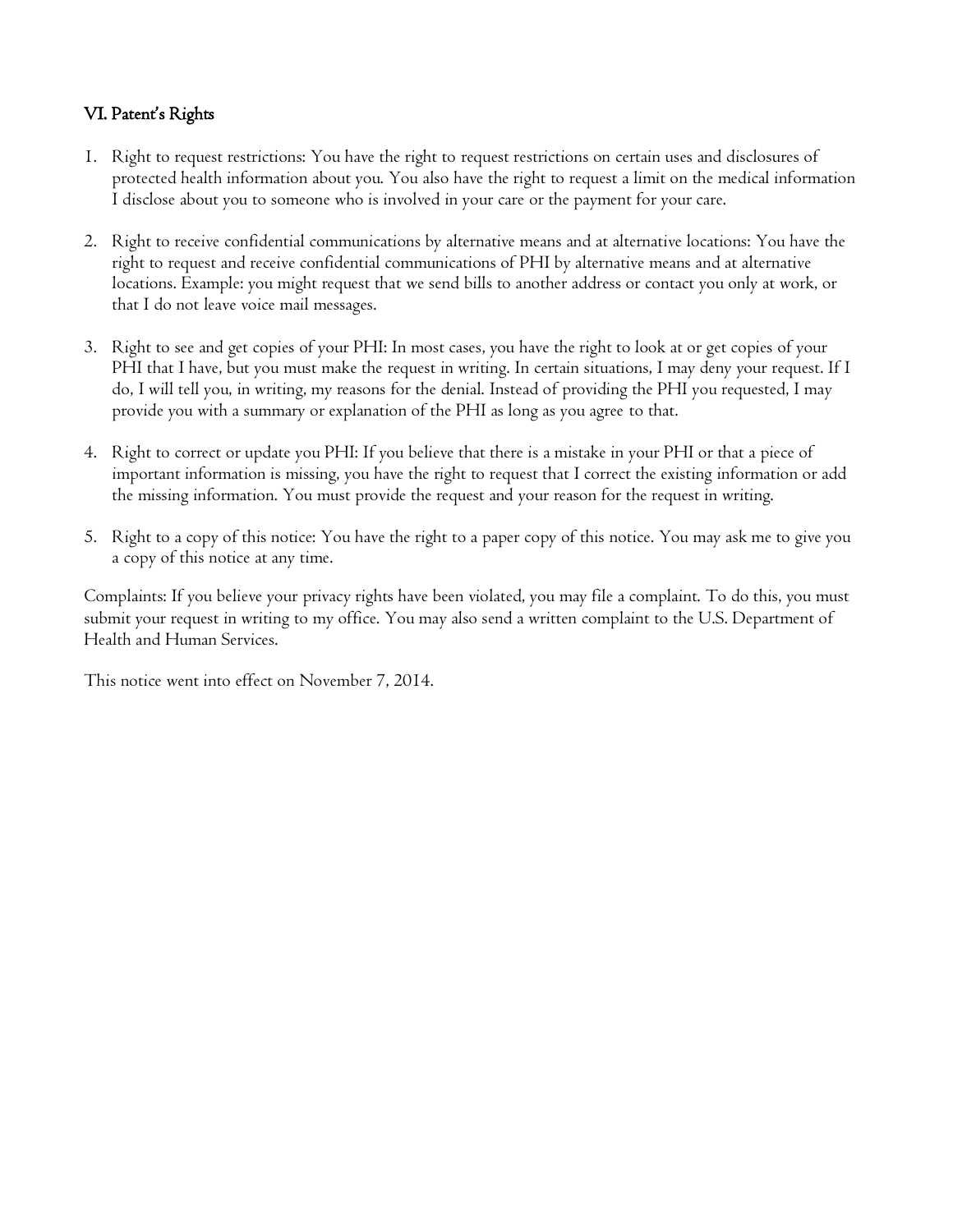Jeff Journey Counseling Services

# Psychosocial History – Minors

**Instructions:** Please complete the following information about your child and family. If any questions do not apply to your child, simply write "NA" (not applicable) in the space provided or leave the space blank. It is best if this form is completed by all parents or primary caretakers. This information will help your child's therapist better understand your child and their family.

| Child's name: $\qquad \qquad \qquad \text{Age:} \qquad \qquad \text{DOB:} \qquad \qquad \text{Sex:}$                              |                                                                                                                       |     |                  |
|-----------------------------------------------------------------------------------------------------------------------------------|-----------------------------------------------------------------------------------------------------------------------|-----|------------------|
|                                                                                                                                   |                                                                                                                       |     |                  |
| <b>Family Demographics</b>                                                                                                        |                                                                                                                       |     |                  |
|                                                                                                                                   |                                                                                                                       |     |                  |
|                                                                                                                                   |                                                                                                                       |     |                  |
|                                                                                                                                   |                                                                                                                       |     |                  |
| Employment: __________________________Days/Hours: ______________________Highest Grade/Degree Completed: ____________              |                                                                                                                       |     |                  |
| Is this child your: $\boxed{Y}$ N Biological child: $\boxed{Y}$ N Adopted child: $\boxed{Y}$ N Foster child: $\boxed{Y}$ N Other? |                                                                                                                       |     |                  |
|                                                                                                                                   |                                                                                                                       |     |                  |
|                                                                                                                                   |                                                                                                                       |     |                  |
|                                                                                                                                   |                                                                                                                       |     |                  |
|                                                                                                                                   |                                                                                                                       |     |                  |
| Employment: ________________________Days/Hours: _______________Highest Grade / Degree Completed: _____________                    |                                                                                                                       |     |                  |
| Is this child your: $\boxed{Y}$ N Biological child: $\boxed{Y}$ N Adopted child: $\boxed{Y}$ N Foster child: $\boxed{Y}$ N Other? |                                                                                                                       |     |                  |
|                                                                                                                                   |                                                                                                                       |     |                  |
| With whom does this child live?                                                                                                   |                                                                                                                       |     |                  |
|                                                                                                                                   |                                                                                                                       |     |                  |
|                                                                                                                                   |                                                                                                                       |     |                  |
| Other persons living in child's home:                                                                                             |                                                                                                                       |     |                  |
| <b>NAME</b>                                                                                                                       | <b>BIRTH DATE</b>                                                                                                     | AGE | <b>EDUCATION</b> |
|                                                                                                                                   |                                                                                                                       |     |                  |
|                                                                                                                                   | <u> 1990 - Jan James James Jan James James James James James James James James James James James James James Jam</u>  |     |                  |
| <u> 1990 - Jan Sarajević, politički politički politički kalendar († 1900)</u>                                                     |                                                                                                                       |     |                  |
|                                                                                                                                   | <u> 1999 - John Stein, mars and de format de la provincia de la provincia de la provincia de la provincia de la p</u> |     |                  |
|                                                                                                                                   |                                                                                                                       |     |                  |

Describe any differences or similarities between the parents' style in handling disruptive behavior.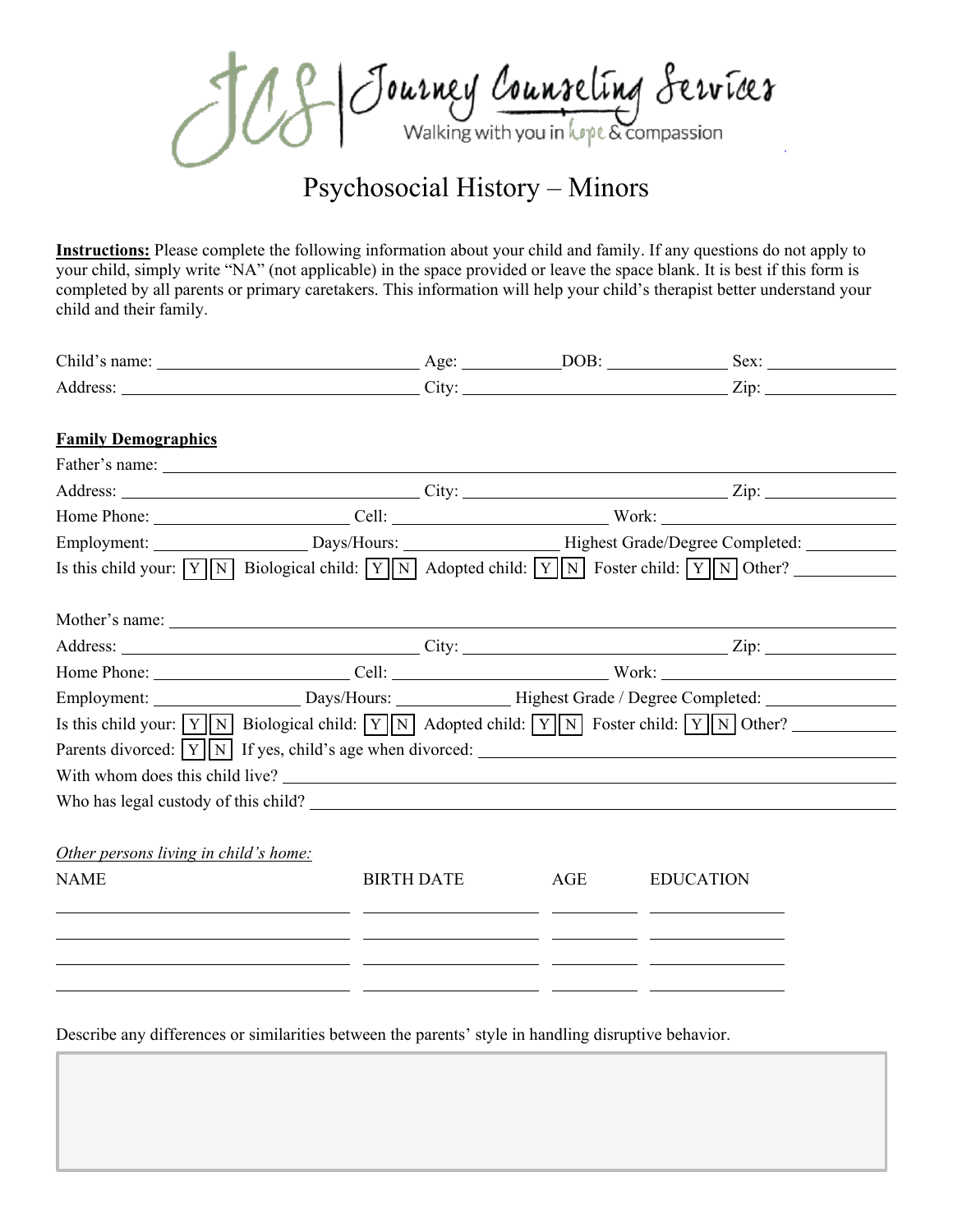Has there been a recent crisis or loss in your child's life? Explain:

## **Behavior Characteristics**: *check all that CURRENTLY apply to your child.*

| $\Box$ Overactive  | $\Box$ Inattentive     | $\Box$ Under-active   | $\Box$ Moody            | $\Box$ Cooperative      |
|--------------------|------------------------|-----------------------|-------------------------|-------------------------|
| $\Box$ Fidgety     | $\Box$ Stubborn        | $\Box$ Destructive    | $\Box$ Temper Tantrums  | $\Box$ Has a conscience |
| $\Box$ Rebellious  | $\Box$ Easily Afraid   | $\Box$ Sensitive      | $\Box$ Shy Easily       | $\Box$ Happy/Cheerful   |
| $\Box$ Excitable   | $\Box$ Impulsive       | $\Box$ Cries Easily   | $\Box$ Angered          | $\Box$ Age-appropriate  |
| $\Box$ Sad/Unhappy | $\Box$ Nervous/Worried | $\Box$ Follower       | $\Box$ Mean to Children | $\Box$ Playmates        |
| $\Box$ Loner       | $\Box$ Mean to Animals | $\Box$ Lying          | $\Box$ Cheating         |                         |
| $\Box$ Stealing    | $\Box$ Fire Setting    | $\Box$ Moody          | $\Box$ Plays Well       |                         |
| $\Box$ Nail Biting | $\Box$ Thumb Sucking   | $\Box$ Nervous Habits | $\Box$ Leader           |                         |
|                    |                        |                       |                         |                         |

## **Spirituality:**

| Desire to pursue counseling from a Christian perspective? $\boxed{Y}$ $\boxed{N}$ |  |
|-----------------------------------------------------------------------------------|--|
| Desire for prayer to open or close therapy session? $\boxed{Y \boxed{N}}$         |  |
| Church affiliation:                                                               |  |
| Describe your spirituality if other than Christian:                               |  |
| Importance of faith/spirituality (Rate 1-10):                                     |  |
| Current spiritual/religious issues seeking help for:                              |  |

## **Medical and Developmental History:**

|                                                                                                            | Phone: |  |
|------------------------------------------------------------------------------------------------------------|--------|--|
| Child's general health is: $\Box$ Poor $\Box$ Fair $\Box$ Good $\Box$ Excellent                            |        |  |
|                                                                                                            |        |  |
|                                                                                                            |        |  |
| Past hospitalizations, surgeries, medical issues:                                                          |        |  |
| Pregnancy-related issues (infertility, abortion, etc.):                                                    |        |  |
| Current medical issues:                                                                                    |        |  |
| Ongoing physical pain: $\boxed{Y}$ $\boxed{N}$ Frequency:                                                  |        |  |
| Physical disabilities/limitations of movement, sight, or hearing: $\boxed{Y}$ $\boxed{N}$ If yes, explain: |        |  |
|                                                                                                            |        |  |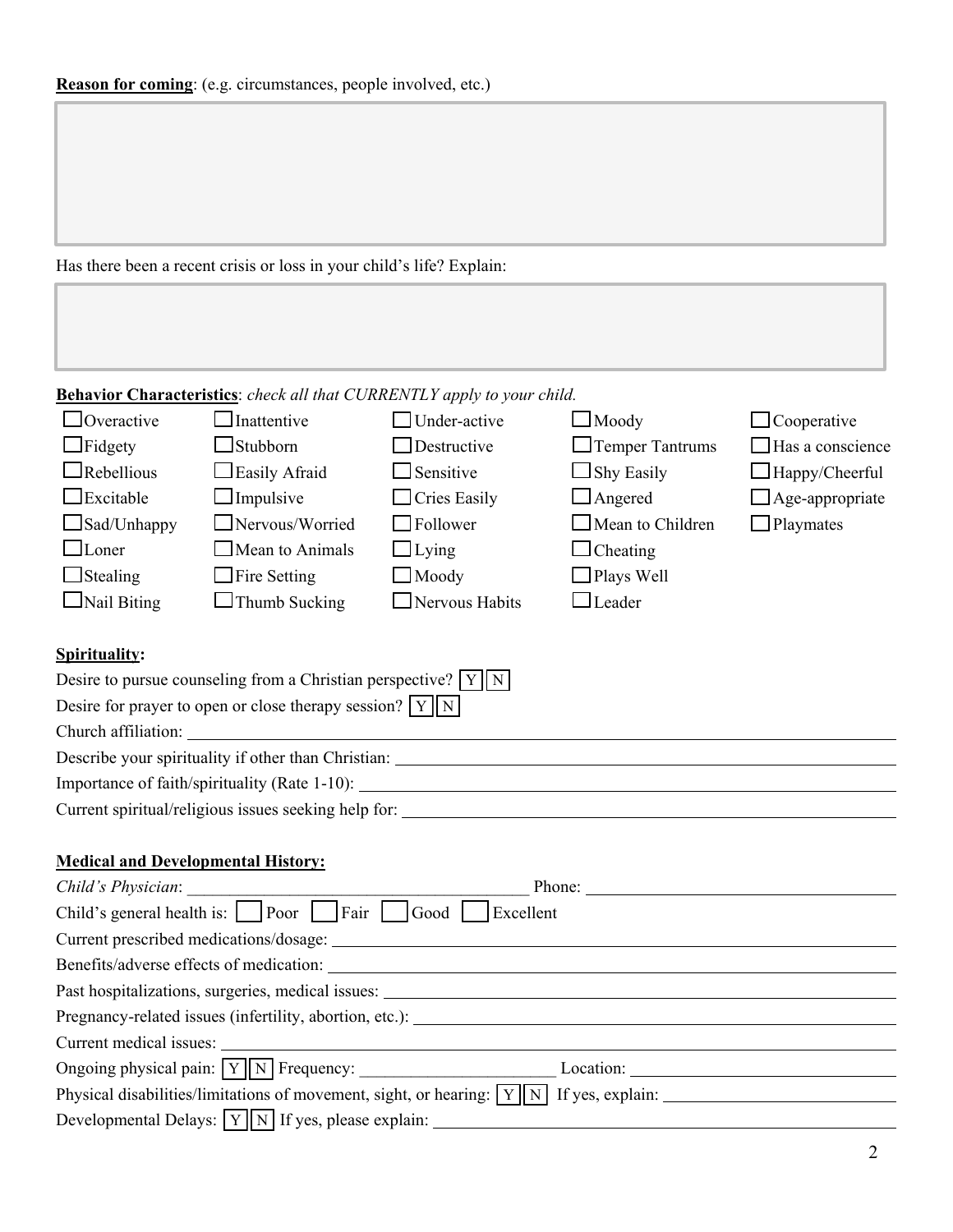#### **Education**

| Highest level of education/grade completed:                                       | Current School: |
|-----------------------------------------------------------------------------------|-----------------|
| Has your child ever repeated a grade? $\boxed{Y}$ $\boxed{N}$ If so, which grade? | Comments:       |
| After school/part-time job? $\boxed{Y}$ $\boxed{N}$ If yes, describe:             |                 |
| After school activities/sports? $\boxed{Y}$ $\boxed{N}$ If yes, describe:         |                 |
|                                                                                   |                 |

In general, describe your child's performance at school. List any outstanding strengths or problems.

Indicate if teacher(s) describe any of the following as significant problems at school:

| $\Box$ Doesn't sit still in seat.                          | $\Box$ Does not pay attention during lessons.                |
|------------------------------------------------------------|--------------------------------------------------------------|
| $\Box$ Frequently gets up and walks around the classroom.  | $\Box$ Fails to finish assigned homework.                    |
| $\Box$ Shouts out.                                         | $\Box$ Bullies other children.                               |
| $\Box$ Does not wait their turn to be called on.           | $\Box$ Wets / soils self.                                    |
| $\Box$ Does not cooperate well in group activities.        | $\Box$ Difficulty transitioning.                             |
| $\Box$ Typically does better in a one to one relationship. | $\Box$ Is not sought out by others to play or work together. |
| $\Box$ Does not respect the rights of others.              |                                                              |

Describe any problems your child may have in school with learning.

Describe any problems your child may have with homework (e.g. forgets, does not return it to school, etc.)

#### **Psychiatric Treatment History:**

| Outpatient: V N If yes, Therapist/Agency:                                   | Dates:          |
|-----------------------------------------------------------------------------|-----------------|
| Area of concern:                                                            |                 |
| Inpatient: $\boxed{Y}$ If yes, Therapist/Agency:                            | Dates:          |
| Area of concern:<br><u> 1989 - John Stein, Amerikaansk politiker (</u>      |                 |
| Abuse:                                                                      |                 |
| History of sexual abuse? $Y  N $ History of physical abuse? $Y  N $         |                 |
| If yes, relationship to abuser:                                             | Dates of abuse: |
| Was the abuse reported? $Y \parallel N$                                     |                 |
| Any abuse of any kind to other members of family? $ Y  N $ If yes, to whom? |                 |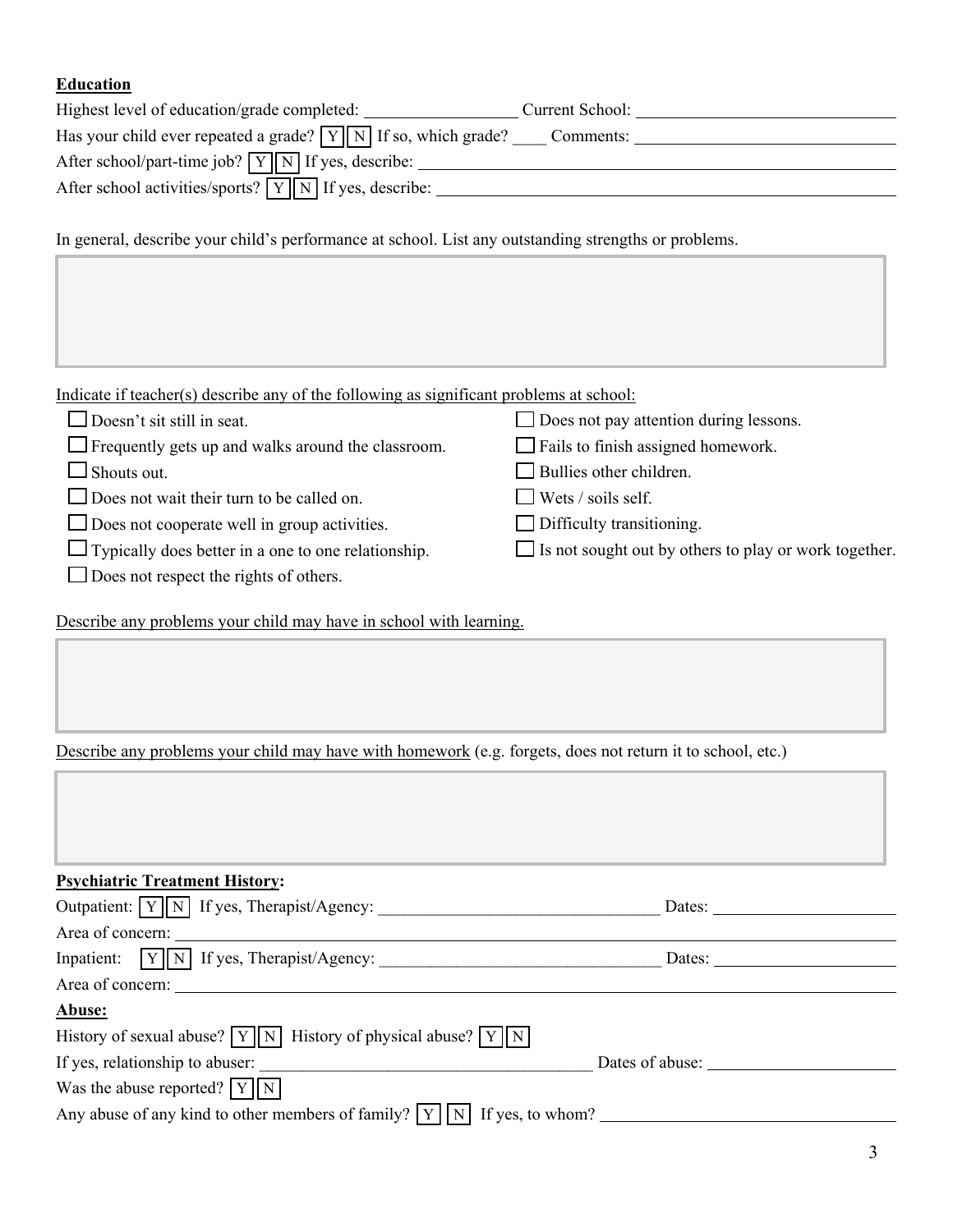#### **Substance use/Addictions History:**

|                                                |         | Tobacco use: $\boxed{Y}$ $\boxed{N}$ Frequency: | Quantity: |                  |                                  |
|------------------------------------------------|---------|-------------------------------------------------|-----------|------------------|----------------------------------|
| Alcohol use:                                   | N       | Frequency:                                      | Quantity: | Problem? $Y  N $ |                                  |
| Drug use:                                      | N       | Frequency:                                      | Quantity: | Type:            | Problem? $\boxed{Y \parallel N}$ |
| Gambling:                                      | $ Y $ N | Describe:                                       |           |                  |                                  |
| Pornography: $\boxed{Y}$ $\boxed{N}$ Describe: |         |                                                 |           |                  |                                  |
| Other addictions:                              |         |                                                 |           |                  |                                  |

#### **Harm to Self/Others:**

| Thoughts of harming yourself? $\boxed{Y}$ $\boxed{N}$ If yes, explain:                    |
|-------------------------------------------------------------------------------------------|
| Thoughts of harming another person? $\boxed{Y}$ $\boxed{N}$ If yes, explain:              |
| History of any harm to self or others? $\boxed{Y \boxed{N}}$ If yes, explain:             |
| Personal history of suicidal attempts? $\boxed{Y}$ $\boxed{N}$ If yes, explain:           |
| Family history of suicidal thoughts or attempts? $\boxed{Y}$ $\boxed{N}$ If yes, explain: |

#### **Please complete each question by checking yes or no.**

- 1.  $\boxed{Y}$  Have you wished you were not alive anymore or wished you could go to sleep and not wake up?
- 2.  $\boxed{Y}$  N Have you had any thoughts of harming yourself? \*\*\*If YES to 2, answer questions 3, 4, 5, and 6. If NO to 2, go directly to question  $6***$
- 3.  $Y \mid N$  Have you been thinking about how you might harm yourself?
- 4.  $\boxed{Y}$  N Have you had these thoughts and had some intention of acting on them?
- 5.  $\boxed{Y}$  Have you ever planned the details of how to harm yourself? Do you intend to carry out this plan?
- 6.  $\boxed{Y}$  N Have you ever done anything, started to do anything, or prepared to do anything to end your life? \*\*\*If YES, how long ago did you do any of these?
- 7. What prevents you from harming yourself?

#### **Strengths, accomplishments, and social supports (family, friends, etc.)**

Please use the space below to describe your child's strengths, talents, gifts, accomplishments, and social supports.

#### **Goals for Counseling**:

| <u>L.</u> |  |
|-----------|--|
| . ب       |  |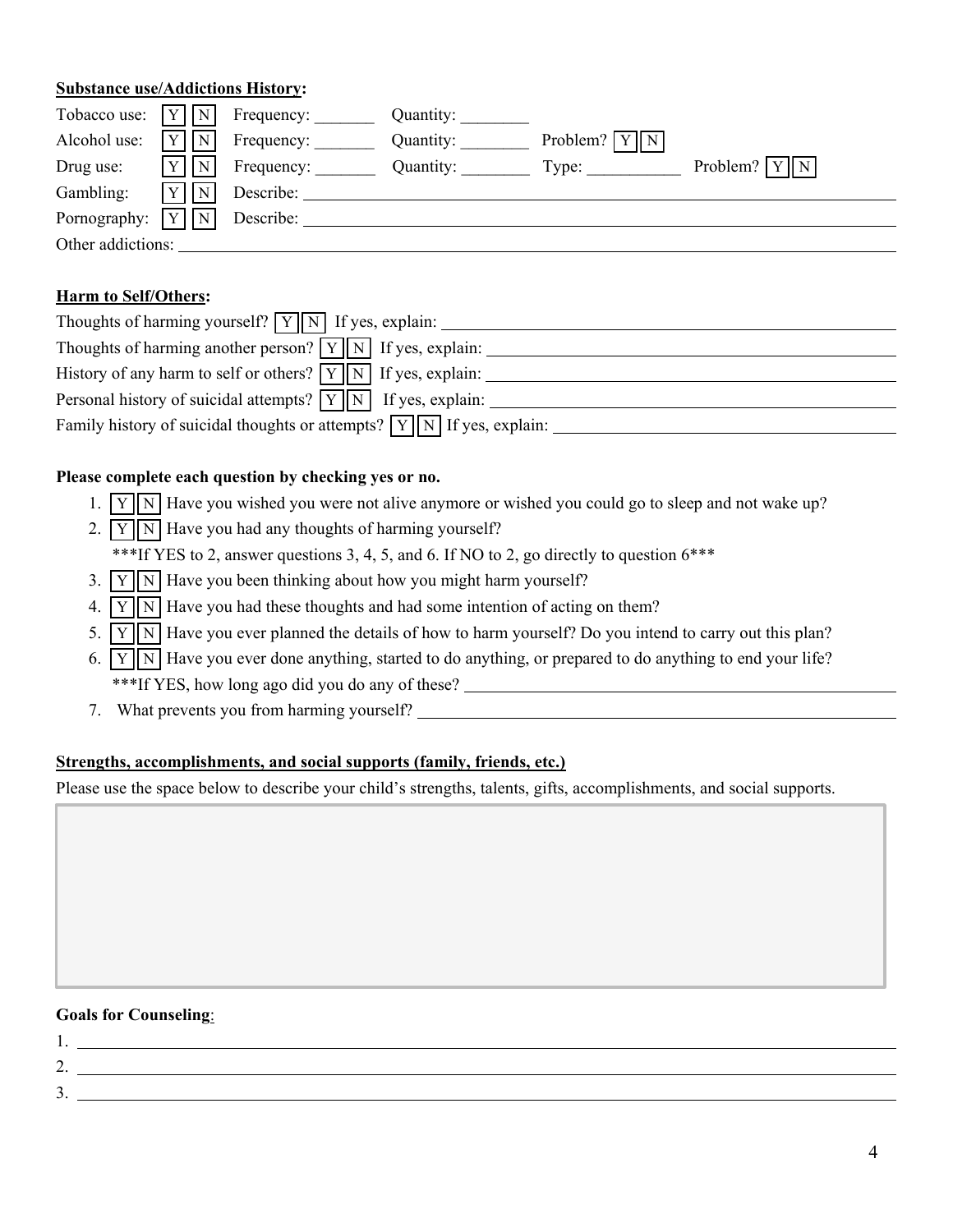Journey Counseling Servicer

Consent for Treatment with Beth Wheeler Bird, T-LMHC

## Rights and Responsibilities

Journey Counseling Services offers hope and compassion to every adult, adolescent, child and couple struggling with emotional and spiritual issues. We operate from various counseling theories including cognitive behavioral, personcentered and solution focused therapy. We, as a Christian practice, value faith and how it defines us. We are happy to explore these values with you in the counseling process if you so desire. No matter the client's background, each person is offered services to best meet his/her individual needs. Treatment goals are established through collaboration between each client and counselor.

In order to allow for a relationship built on trust confidentiality is assured at JCS. The information you share will not be disclosed without your written consent. You are also protected under the provisions of the Federal Health Insurance Portability and Accountability Act (HIPAA). This law ensures the confidentiality of all electronic transmission of information about you. Whenever information is transmitted electronically (for example, sending bills or faxing information), it will be done with special safeguards to ensure confidentiality. If you elect to communicate with your counselor by email, please be aware that email is not completely confidential. Please use discretion when communicating in this manner. As a client of JCS it is important for you to understand that limits to confidentiality do exist including any threats made to harm yourself or others. In addition, if any reports of child or dependent adult abuse are disclosed, mandatory reporting laws require counselors to alert proper authorities.

The counseling relationship is the heart of the process. Interactions must be based on mutual respect and consideration. Appointments will be approximately 55 minutes in length. Please give as much notice as possible if you are unable to make a scheduled appointment. Your counselor will also respect your time by striving to begin and end sessions on time. In addition, payment is expected at the time of service or as arranged. There is a 24-hour cancellation policy; without a 24-hour notice you will be expected to pay a \$50 fee for the missed appointment. Exceptions may be made due to illness or family emergencies.

## My Training and Approach to Therapy

I hold a Temporary License in Clinical Mental Health Counseling in the State of Iowa (T-LMHC). I have an Undergraduate Degree in Harp Performance (2014) from Oberlin Conservatory of Music, a Master's Degree in Music Therapy (2017) from the University of Iowa, and a Master's Degree in Clinical Mental Health Counseling (2021) from Colorado Christian University. With a background in the performing arts, 10 years of music education experience, and 3 years of clinical experience working in hospice care, I approach each counseling relationship from a creative, compassionate, and holistic perspective. I specialize in working with adolescent and young women with diverse areas of need, including anxiety and mood disorders, college and career related concerns, relationship challenges, gender and sexuality, grief and loss, and spiritual formation. I practice from a Cognitive-Behavioral (CBT) and mindfulness-based (MBCT) clinical perspective. I believe that each person's relational, physical, and spiritual health are intrinsically connected, and I am passionate about joining with clients on their unique journeys towards healing and thriving.

## Client Consent

I have read this statement and understand it fully. I know that I have the right to end the counseling process at any time that I choose.

| Client:    | Date: |
|------------|-------|
|            |       |
| Counselor: |       |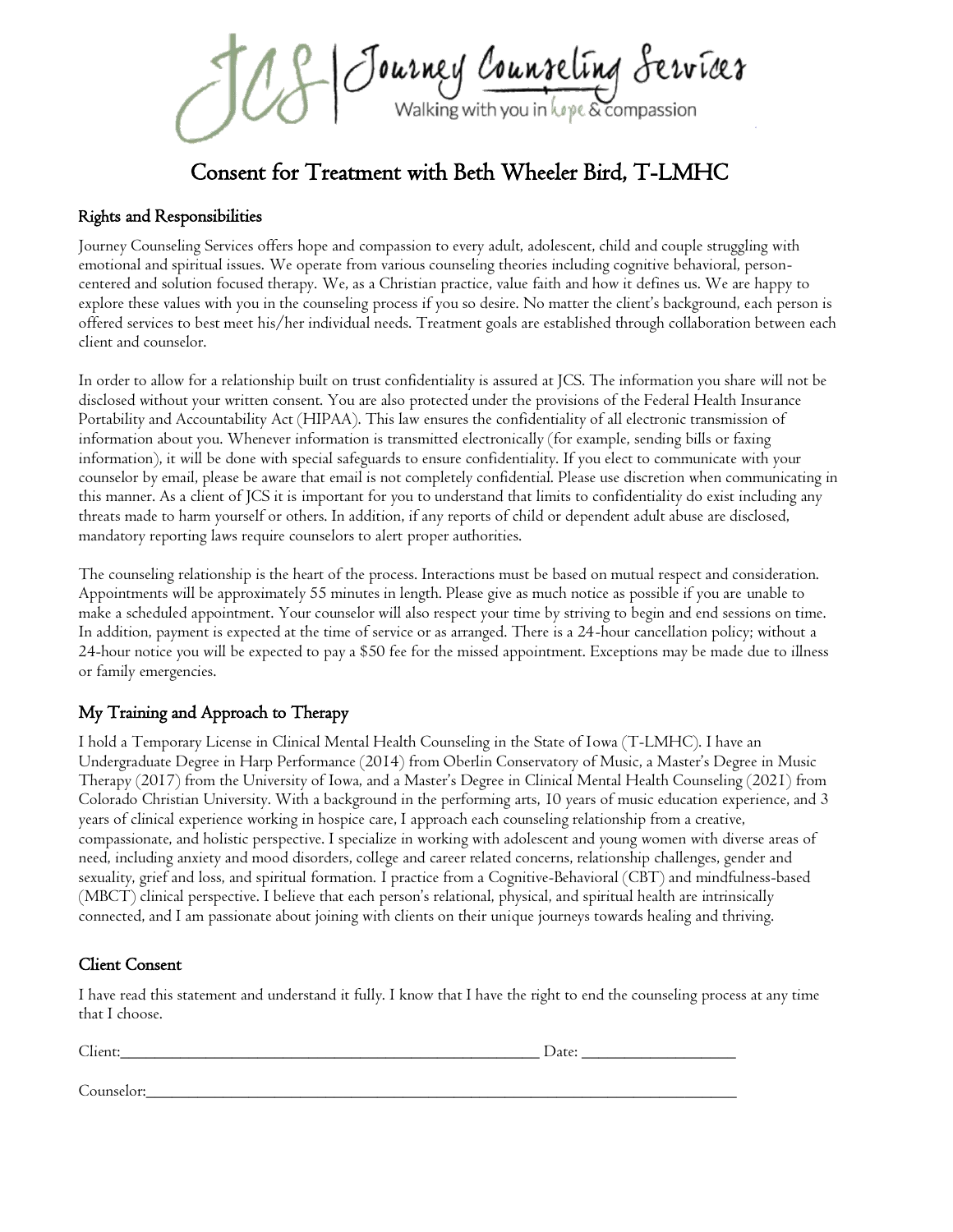Journey Courseling Servicer

## Client Emergency Plan for Telehealth Services

- I. If you have a mental health emergency, you agree to not to wait for communication back from your counselor, but to do one or more of the following (include at least one person you could call, ex: partner, parent, friend):
	- $Call:$   $\qquad \qquad \qquad \qquad$
	- $Call:$   $\_\_$
	- Call National Crisis Line at (800) 273-8255
- Call Iowa Crisis Chat at (855) 325-4296
- Call 911
- Go to the emergency room of your choice

#### II. Emergency procedures specific to telehealth services

There are additional required procedures specific to telehealth services. These are for your safety in case of an emergency and are as follows: You understand that if you are having suicidal or homicidal thoughts, experiencing psychotic symptoms, or in a crisis that we cannot solve remotely, your counselor may determine that you need a higher level of care and telehealth services are not appropriate. We require an Emergency Contact Person (ECP) whom we may contact on your behalf in a life-threatening emergency only. Please enter this person's name and contact information below. Your ECP must be willing and able to go to your location in the event of an emergency. Additionally, if either you, your ECP, or your counselor determine necessary, the ECP agrees to take you to a hospital. Your signature at the end of this document indicates that you understand that Journey Counseling Services providers will only contact this individual in the event of extreme circumstances stated above.

Please list your ECP here:

| Name:         |  |
|---------------|--|
| Mobile Phone: |  |

- Work/Other Phone:
- III. You agree to inform your counselor of the address where you are located the beginning of every session. Please list the primary address where you will participate in therapy sessions:

| Location Name/Type (ex. home, office): __ |  |
|-------------------------------------------|--|
| Address:                                  |  |

IV. You agree to list the nearest police department and hospital to your primary location that you prefer to call or go to in the event of an emergency. Please list the nearest police station and hospital to your primary location:

| Name of Hospital: Name of Hospital: |  |
|-------------------------------------|--|
|                                     |  |
|                                     |  |

#### I have read this statement and understand it fully. By signing this document, I agree to follow this plan in the case of a mental health emergency.

Client Signature: \_\_\_\_\_\_\_\_\_\_\_\_\_\_\_\_\_\_\_\_\_\_\_\_\_\_\_\_\_\_\_\_\_\_\_ Date:

Counselor Signature: